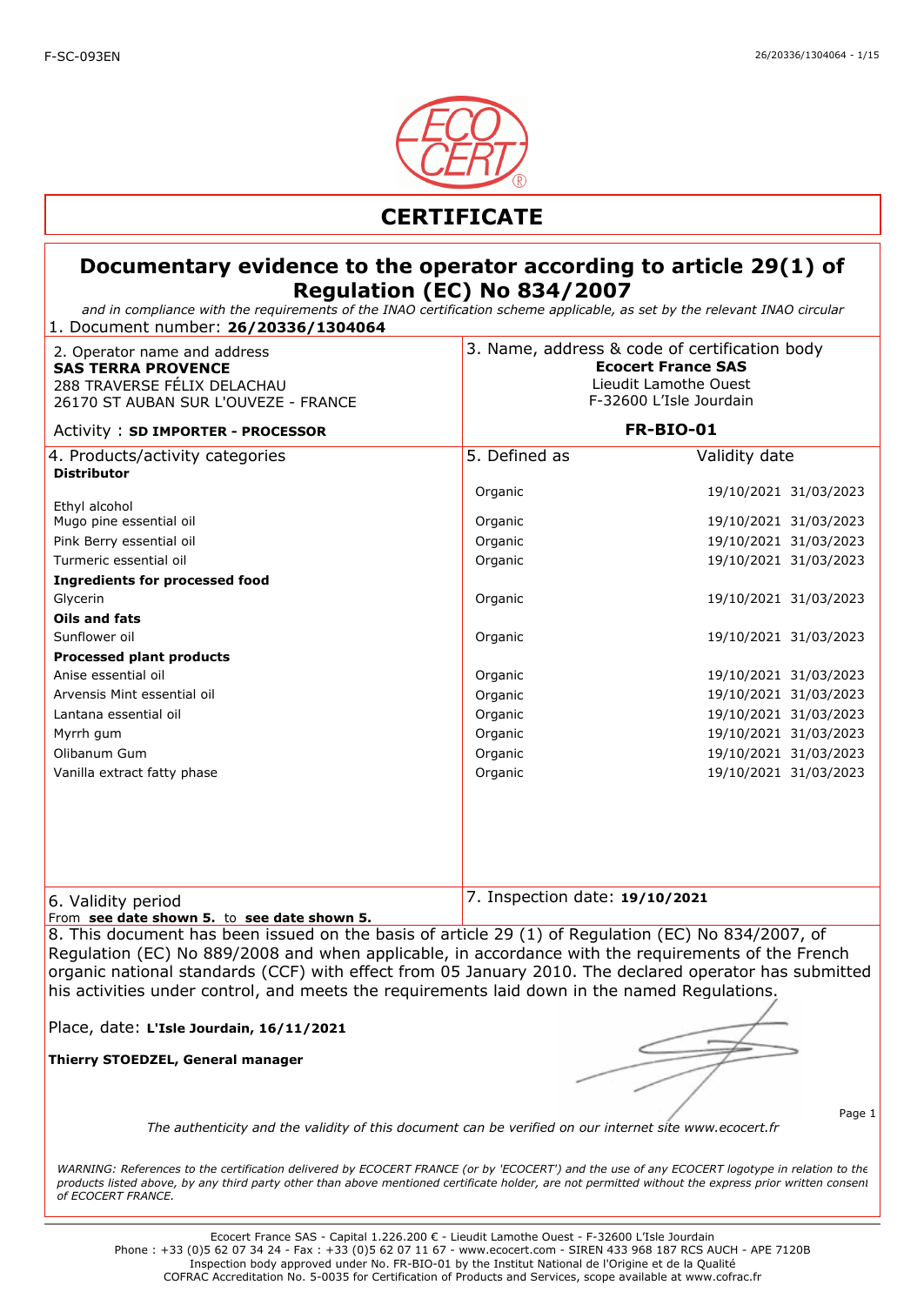

*and in compliance with the requirements of the INAO certification scheme applicable, as set by the relevant INAO circular* 1. Document number: **26/20336/1304064**

| 2. Operator name and address<br><b>SAS TERRA PROVENCE</b><br>288 TRAVERSE FÉLIX DELACHAU<br>26170 ST AUBAN SUR L'OUVEZE - FRANCE                                                                                                                                                                                                                                                                                   | 3. Name, address & code of certification body<br><b>Ecocert France SAS</b><br>Lieudit Lamothe Ouest<br>F-32600 L'Isle Jourdain |                                                                                                                   |
|--------------------------------------------------------------------------------------------------------------------------------------------------------------------------------------------------------------------------------------------------------------------------------------------------------------------------------------------------------------------------------------------------------------------|--------------------------------------------------------------------------------------------------------------------------------|-------------------------------------------------------------------------------------------------------------------|
| Activity: SD IMPORTER - PROCESSOR                                                                                                                                                                                                                                                                                                                                                                                  |                                                                                                                                | <b>FR-BIO-01</b>                                                                                                  |
| 4. Products/activity categories<br><b>Processed plant products</b><br>Calendula extract<br>Tonka bean extract<br>Vanilla extract<br><b>Product of the hive</b><br>Mountain lavender honey                                                                                                                                                                                                                          | 5. Defined as<br>Organic<br>Organic<br>Organic<br>Organic                                                                      | Validity date<br>19/10/2021 31/03/2023<br>19/10/2021 31/03/2023<br>19/10/2021 31/03/2023<br>19/10/2021 31/03/2023 |
|                                                                                                                                                                                                                                                                                                                                                                                                                    |                                                                                                                                | 7. Inspection date: 19/10/2021                                                                                    |
| 6. Validity period<br>From see date shown 5. to see date shown 5.                                                                                                                                                                                                                                                                                                                                                  |                                                                                                                                |                                                                                                                   |
| 8. This document has been issued on the basis of article 29 (1) of Regulation (EC) No 834/2007, of<br>Regulation (EC) No 889/2008 and when applicable, in accordance with the requirements of the French<br>organic national standards (CCF) with effect from 05 January 2010. The declared operator has submitted<br>his activities under control, and meets the requirements laid down in the named Regulations. |                                                                                                                                |                                                                                                                   |
| Place, date: L'Isle Jourdain, 16/11/2021                                                                                                                                                                                                                                                                                                                                                                           |                                                                                                                                |                                                                                                                   |
| Thierry STOEDZEL, General manager                                                                                                                                                                                                                                                                                                                                                                                  |                                                                                                                                |                                                                                                                   |
| The authenticity and the validity of this document can be verified on our internet site www.ecocert.fr                                                                                                                                                                                                                                                                                                             |                                                                                                                                | Page 2                                                                                                            |
| WARNING: References to the certification delivered by ECOCERT FRANCE (or by 'ECOCERT') and the use of any ECOCERT logotype in relation to the<br>products listed above, by any third party other than above mentioned certificate holder, are not permitted without the express prior written consent<br>of ECOCERT FRANCE.                                                                                        |                                                                                                                                |                                                                                                                   |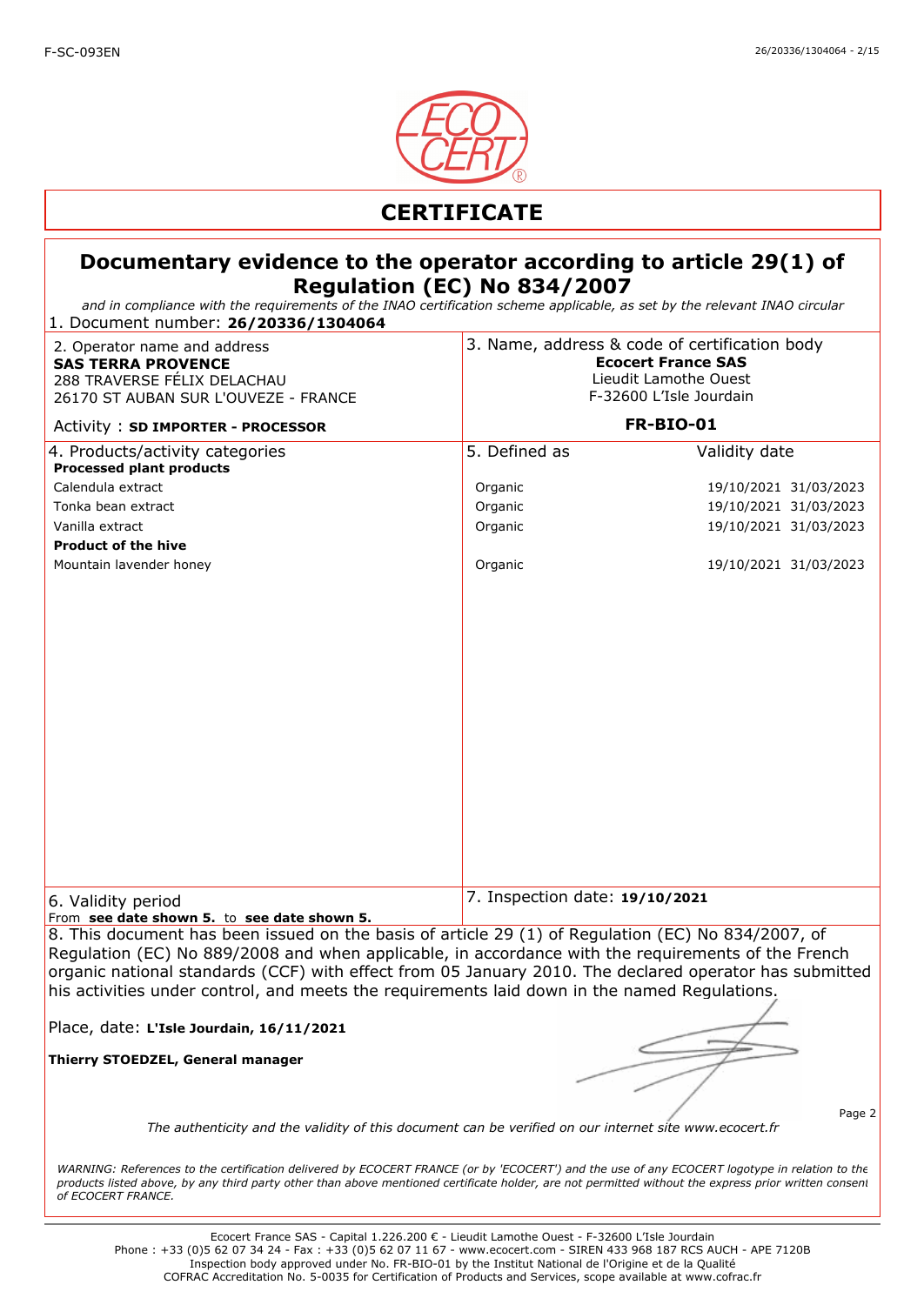

#### **Documentary evidence to the operator according to article 29(1) of Regulation (EC) No 834/2007**

*and in compliance with the requirements of the INAO certification scheme applicable, as set by the relevant INAO circular* 1. Document number: **26/20336/1304064**

| 2. Operator name and address<br><b>SAS TERRA PROVENCE</b><br>288 TRAVERSE FÉLIX DELACHAU<br>26170 ST AUBAN SUR L'OUVEZE - FRANCE |                                | 3. Name, address & code of certification body<br><b>Ecocert France SAS</b><br>Lieudit Lamothe Ouest<br>F-32600 L'Isle Jourdain |  |
|----------------------------------------------------------------------------------------------------------------------------------|--------------------------------|--------------------------------------------------------------------------------------------------------------------------------|--|
| Activity: SD IMPORTER - PROCESSOR                                                                                                |                                | <b>FR-BIO-01</b>                                                                                                               |  |
| 4. Products/activity categories<br><b>Processed plant products</b>                                                               | 5. Defined as                  | Validity date                                                                                                                  |  |
| Angelica essential oil                                                                                                           | Organic                        | 19/10/2021 31/03/2023                                                                                                          |  |
| Annual Tansy (Tanacetum annuum) essential oil                                                                                    | Organic                        | 19/10/2021 31/03/2023                                                                                                          |  |
| Atlas cedarwood essential oil                                                                                                    | Organic                        | 19/10/2021 31/03/2023                                                                                                          |  |
| Basil linalool essential oil                                                                                                     | Organic                        | 19/10/2021 31/03/2023                                                                                                          |  |
| Bay laurel essential oil                                                                                                         | Organic                        | 19/10/2021 31/03/2023                                                                                                          |  |
| Bergamot essential oil                                                                                                           | Organic                        | 19/10/2021 31/03/2023                                                                                                          |  |
| Bergapten-free Bergamot essential oil                                                                                            | Organic                        | 19/10/2021 31/03/2023                                                                                                          |  |
| Black pepper essential oil                                                                                                       | Organic                        | 19/10/2021 31/03/2023                                                                                                          |  |
| Blood orange essential oil                                                                                                       | Organic                        | 19/10/2021 31/03/2023                                                                                                          |  |
| Bourbon geranium essential oil                                                                                                   | Organic                        | 19/10/2021 31/03/2023                                                                                                          |  |
| Cajeput essential oil                                                                                                            | Organic                        | 19/10/2021 31/03/2023                                                                                                          |  |
| Cardamom essential oil                                                                                                           | Organic                        | 19/10/2021 31/03/2023                                                                                                          |  |
| Carrot essential oil                                                                                                             | Organic                        | 19/10/2021 31/03/2023                                                                                                          |  |
| Chaste tree essential oil                                                                                                        | Organic                        | 19/10/2021 31/03/2023                                                                                                          |  |
| Cinnamon bark essential oil                                                                                                      | Organic                        | 19/10/2021 31/03/2023                                                                                                          |  |
| Cinnamon leaf essential oil                                                                                                      | Organic                        | 19/10/2021 31/03/2023                                                                                                          |  |
| Cistus essential oil                                                                                                             | Organic                        | 19/10/2021 31/03/2023                                                                                                          |  |
| Citronella essential oil                                                                                                         | Organic                        | 19/10/2021 31/03/2023                                                                                                          |  |
| Clary sage essential oil                                                                                                         | Organic                        | 19/10/2021 31/03/2023                                                                                                          |  |
| Clove bud/leaf essential oil                                                                                                     | Organic                        | 19/10/2021 31/03/2023                                                                                                          |  |
| 6. Validity period                                                                                                               | 7. Inspection date: 19/10/2021 |                                                                                                                                |  |

From **see date shown 5.** to **see date shown 5.** 

8. This document has been issued on the basis of article 29 (1) of Regulation (EC) No 834/2007, of Regulation (EC) No 889/2008 and when applicable, in accordance with the requirements of the French organic national standards (CCF) with effect from 05 January 2010. The declared operator has submitted his activities under control, and meets the requirements laid down in the named Regulations.

Place, date: **L'Isle Jourdain, 16/11/2021**

**Thierry STOEDZEL, General manager**

Page 3

*The authenticity and the validity of this document can be verified on our internet site www.ecocert.fr*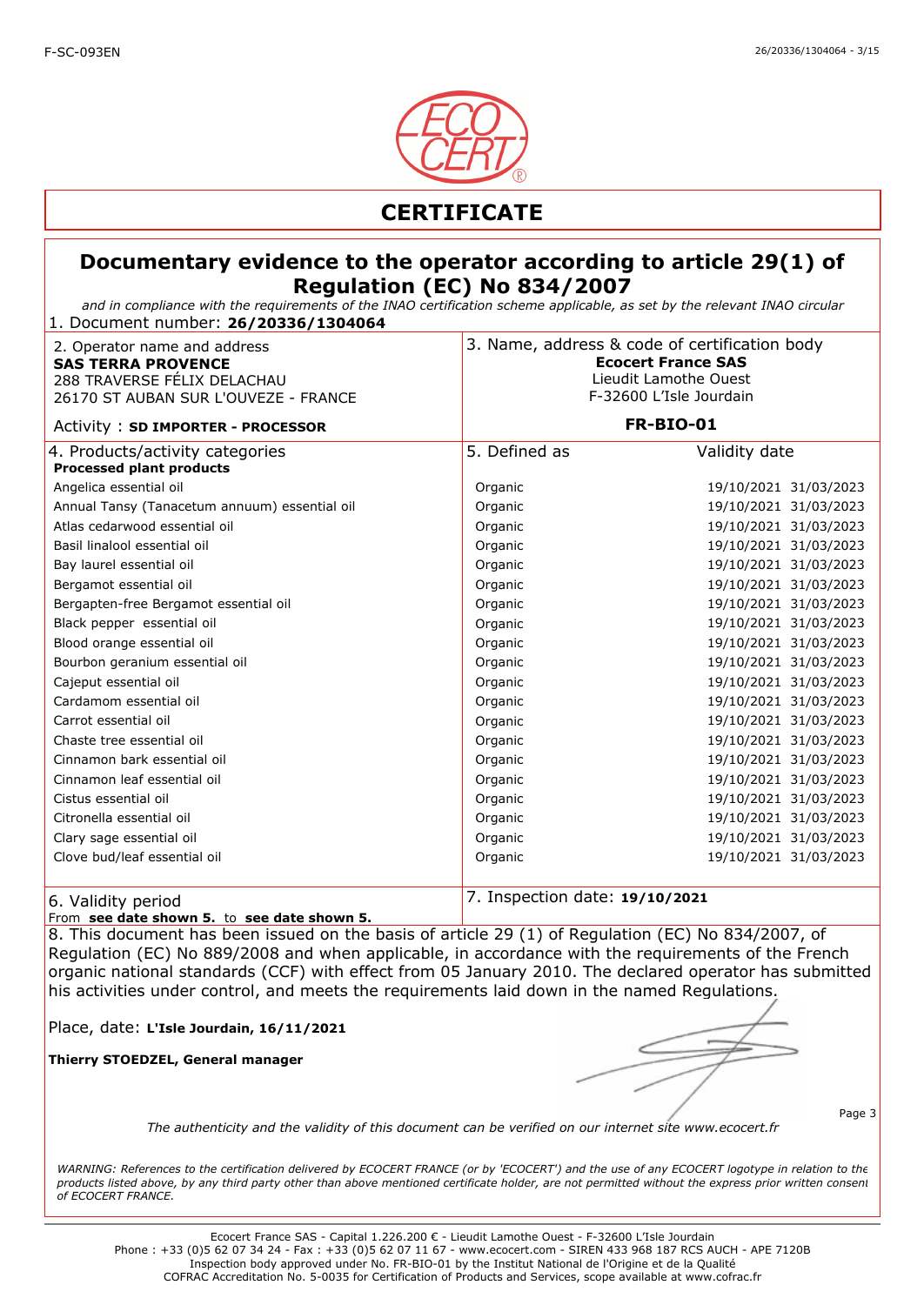

*and in compliance with the requirements of the INAO certification scheme applicable, as set by the relevant INAO circular* 1. Document number: **26/20336/1304064**

| 2. Operator name and address<br><b>SAS TERRA PROVENCE</b><br>288 TRAVERSE FÉLIX DELACHAU<br>26170 ST AUBAN SUR L'OUVEZE - FRANCE |                                | 3. Name, address & code of certification body<br><b>Ecocert France SAS</b><br>Lieudit Lamothe Ouest<br>F-32600 L'Isle Jourdain |  |
|----------------------------------------------------------------------------------------------------------------------------------|--------------------------------|--------------------------------------------------------------------------------------------------------------------------------|--|
| Activity: SD IMPORTER - PROCESSOR                                                                                                |                                | <b>FR-BIO-01</b>                                                                                                               |  |
| 4. Products/activity categories<br>Coriander essential oil                                                                       | 5. Defined as<br>Organic       | Validity date<br>19/10/2021 31/03/2023                                                                                         |  |
| Cypress essential oil                                                                                                            | Organic                        | 19/10/2021 31/03/2023                                                                                                          |  |
| Dill essential oil                                                                                                               | Organic                        | 19/10/2021 31/03/2023                                                                                                          |  |
| Douglas fir essential oil                                                                                                        | Organic                        | 19/10/2021 31/03/2023                                                                                                          |  |
| English lavender (Lavandula Angustifolia) essential oil                                                                          | Organic                        | 19/10/2021 31/03/2023                                                                                                          |  |
| Eucalyptus globulus raw or rectified essential oil                                                                               | Organic                        | 19/10/2021 31/03/2023                                                                                                          |  |
| Eucalyptus radiata essential oil                                                                                                 | Organic                        | 19/10/2021 31/03/2023                                                                                                          |  |
| Fennel essential oil                                                                                                             | Organic                        | 19/10/2021 31/03/2023                                                                                                          |  |
| French lavender (Lavandula stoechas) essential oil                                                                               | Organic                        | 19/10/2021 31/03/2023                                                                                                          |  |
| Giant fir essential oil                                                                                                          | Organic                        | 19/10/2021 31/03/2023                                                                                                          |  |
| Ginger essential oil                                                                                                             | Organic                        | 19/10/2021 31/03/2023                                                                                                          |  |
| Graham's sage (Salvia microphylla) essential oil                                                                                 | Organic                        | 19/10/2021 31/03/2023                                                                                                          |  |
| Grapefruit essential oil                                                                                                         | Organic                        | 19/10/2021 31/03/2023                                                                                                          |  |
| Green mandarin essential oil                                                                                                     | Organic                        | 19/10/2021 31/03/2023                                                                                                          |  |
| Green pepper essential oil                                                                                                       | Organic                        | 19/10/2021 31/03/2023                                                                                                          |  |
| Hô wood essential oil                                                                                                            | Organic                        | 19/10/2021 31/03/2023                                                                                                          |  |
| holy basil (tulsi - Ocimum tenuiflorum) essential oil                                                                            | Organic                        | 19/10/2021 31/03/2023                                                                                                          |  |
| Hyssop essential oil                                                                                                             | Organic                        | 19/10/2021 31/03/2023                                                                                                          |  |
| Inula essential oil                                                                                                              | Organic                        | 19/10/2021 31/03/2023                                                                                                          |  |
| Italian helichrysum essential oil                                                                                                | Organic                        | 19/10/2021 31/03/2023                                                                                                          |  |
| Juniper berry and branch essential oil                                                                                           | Organic                        | 19/10/2021 31/03/2023                                                                                                          |  |
| 6. Validity period                                                                                                               | 7. Inspection date: 19/10/2021 |                                                                                                                                |  |

From **see date shown 5.** to **see date shown 5.** 

8. This document has been issued on the basis of article 29 (1) of Regulation (EC) No 834/2007, of Regulation (EC) No 889/2008 and when applicable, in accordance with the requirements of the French organic national standards (CCF) with effect from 05 January 2010. The declared operator has submitted his activities under control, and meets the requirements laid down in the named Regulations.

Place, date: **L'Isle Jourdain, 16/11/2021**

**Thierry STOEDZEL, General manager**

Page 4

*The authenticity and the validity of this document can be verified on our internet site www.ecocert.fr*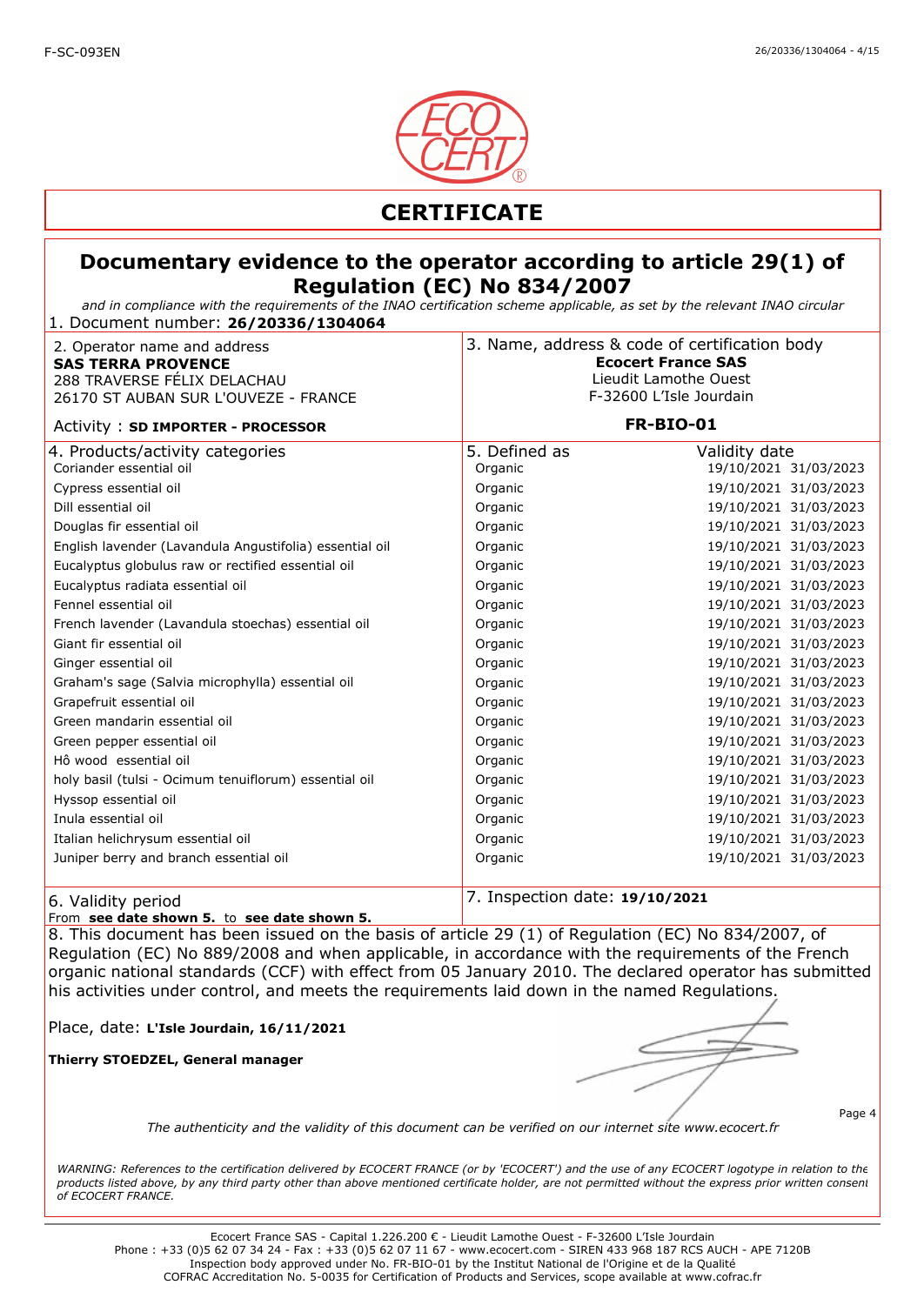

*and in compliance with the requirements of the INAO certification scheme applicable, as set by the relevant INAO circular* 1. Document number: **26/20336/1304064**

| 2. Operator name and address<br><b>SAS TERRA PROVENCE</b><br>288 TRAVERSE FÉLIX DELACHAU<br>26170 ST AUBAN SUR L'OUVEZE - FRANCE | 3. Name, address & code of certification body<br><b>Ecocert France SAS</b><br>Lieudit Lamothe Ouest<br>F-32600 L'Isle Jourdain |                       |  |
|----------------------------------------------------------------------------------------------------------------------------------|--------------------------------------------------------------------------------------------------------------------------------|-----------------------|--|
| Activity: SD IMPORTER - PROCESSOR                                                                                                |                                                                                                                                | <b>FR-BIO-01</b>      |  |
| 4. Products/activity categories                                                                                                  | 5. Defined as                                                                                                                  | Validity date         |  |
| Juniper berry essential oil                                                                                                      | Organic                                                                                                                        | 19/10/2021 31/03/2023 |  |
| Lavande fine sauvage - huile essentielle                                                                                         | Organic                                                                                                                        | 19/10/2021 31/03/2023 |  |
| Lavandin Abrialis essential oil                                                                                                  | Organic                                                                                                                        | 19/10/2021 31/03/2023 |  |
| Lavandin grosso essential oil                                                                                                    | Organic                                                                                                                        | 19/10/2021 31/03/2023 |  |
| Lavandin Super essential oil                                                                                                     | Organic                                                                                                                        | 19/10/2021 31/03/2023 |  |
| Lemon balm essential oil                                                                                                         | Organic                                                                                                                        | 19/10/2021 31/03/2023 |  |
| Lemon essential oil                                                                                                              | Organic                                                                                                                        | 19/10/2021 31/03/2023 |  |
| Lemon eucalyptus (Eucalyptus citriodora) essential oil                                                                           | Organic                                                                                                                        | 19/10/2021 31/03/2023 |  |
| Lemongrass essential oil                                                                                                         | Organic                                                                                                                        | 19/10/2021 31/03/2023 |  |
| Lime essential oil                                                                                                               | Organic                                                                                                                        | 19/10/2021 31/03/2023 |  |
| Low methyl eugenol rose essential oil                                                                                            | Organic                                                                                                                        | 19/10/2021 31/03/2023 |  |
| Mace essential oil                                                                                                               | Organic                                                                                                                        | 19/10/2021 31/03/2023 |  |
| Maillette English lavender essential oil                                                                                         | Organic                                                                                                                        | 19/10/2021 31/03/2023 |  |
| Mandarin essential oil                                                                                                           | Organic                                                                                                                        | 19/10/2021 31/03/2023 |  |
| Manuka essential oil                                                                                                             | Organic                                                                                                                        | 19/10/2021 31/03/2023 |  |
| Maritime pine essential oil                                                                                                      | Organic                                                                                                                        | 19/10/2021 31/03/2023 |  |
| Matricaria chamomile essential oil                                                                                               | Organic                                                                                                                        | 19/10/2021 31/03/2023 |  |
| May Chang (Litsea Cubeba) essential oil                                                                                          | Organic                                                                                                                        | 19/10/2021 31/03/2023 |  |
| Mugwort essential oil                                                                                                            | Organic                                                                                                                        | 19/10/2021 31/03/2023 |  |
| Myrrh essential oil                                                                                                              | Organic                                                                                                                        | 19/10/2021 31/03/2023 |  |
| Myrtle essential oil                                                                                                             | Organic                                                                                                                        | 19/10/2021 31/03/2023 |  |
| 6. Validity period                                                                                                               | 7. Inspection date: 19/10/2021                                                                                                 |                       |  |

From **see date shown 5.** to **see date shown 5.** 

8. This document has been issued on the basis of article 29 (1) of Regulation (EC) No 834/2007, of Regulation (EC) No 889/2008 and when applicable, in accordance with the requirements of the French organic national standards (CCF) with effect from 05 January 2010. The declared operator has submitted his activities under control, and meets the requirements laid down in the named Regulations.

Place, date: **L'Isle Jourdain, 16/11/2021**

**Thierry STOEDZEL, General manager**

Page 5

*The authenticity and the validity of this document can be verified on our internet site www.ecocert.fr*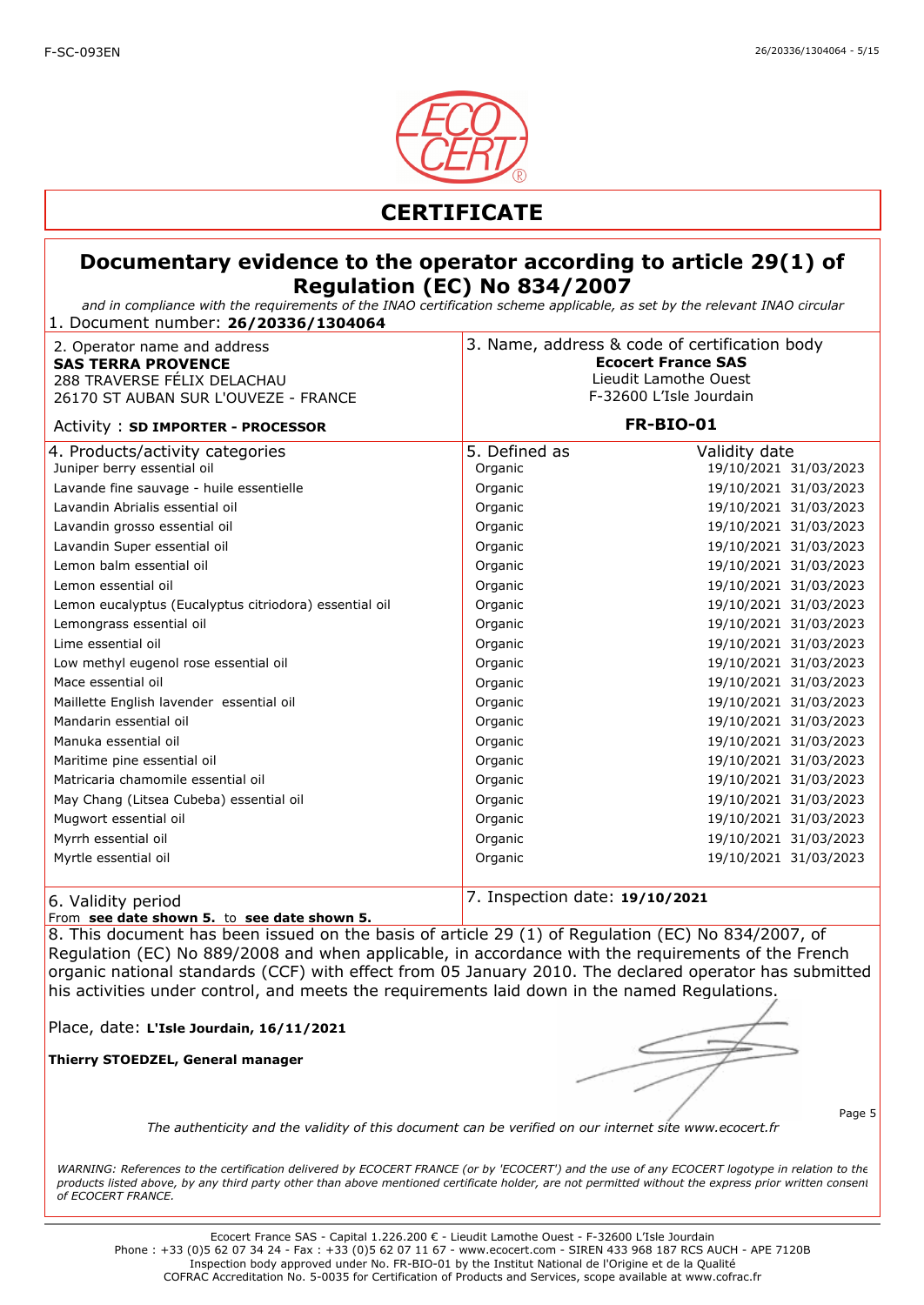

*and in compliance with the requirements of the INAO certification scheme applicable, as set by the relevant INAO circular* 1. Document number: **26/20336/1304064**

| 2. Operator name and address<br><b>SAS TERRA PROVENCE</b><br>288 TRAVERSE FÉLIX DELACHAU<br>26170 ST AUBAN SUR L'OUVEZE - FRANCE |                                | 3. Name, address & code of certification body<br><b>Ecocert France SAS</b><br>Lieudit Lamothe Ouest<br>F-32600 L'Isle Jourdain |  |
|----------------------------------------------------------------------------------------------------------------------------------|--------------------------------|--------------------------------------------------------------------------------------------------------------------------------|--|
| Activity: SD IMPORTER - PROCESSOR                                                                                                |                                | <b>FR-BIO-01</b>                                                                                                               |  |
| 4. Products/activity categories<br>Neroli essential oil                                                                          | 5. Defined as<br>Organic       | Validity date<br>19/10/2021 31/03/2023                                                                                         |  |
| Niaouli essential oil                                                                                                            | Organic                        | 19/10/2021 31/03/2023                                                                                                          |  |
| Nutmeg essential oil                                                                                                             | Organic                        | 19/10/2021 31/03/2023                                                                                                          |  |
| Olibanum essential oil                                                                                                           | Organic                        | 19/10/2021 31/03/2023                                                                                                          |  |
| Oregano essential oil                                                                                                            | Organic                        | 19/10/2021 31/03/2023                                                                                                          |  |
| Palmarosa essential oil                                                                                                          | Organic                        | 19/10/2021 31/03/2023                                                                                                          |  |
| Patchouli essential oil                                                                                                          | Organic                        | 19/10/2021 31/03/2023                                                                                                          |  |
| Peppermint - essential oil                                                                                                       | Organic                        | 19/10/2021 31/03/2023                                                                                                          |  |
| Ravintsara essential oil                                                                                                         | Organic                        | 19/10/2021 31/03/2023                                                                                                          |  |
| Reduced basil linalool methyl eugenol essential oil                                                                              | Organic                        | 19/10/2021 31/03/2023                                                                                                          |  |
| Reduced methyl eugenol myrtle essential oil                                                                                      | Organic                        | 19/10/2021 31/03/2023                                                                                                          |  |
| Roman chamomile essential oil                                                                                                    | Organic                        | 19/10/2021 31/03/2023                                                                                                          |  |
| Rose essential oil                                                                                                               | Organic                        | 19/10/2021 31/03/2023                                                                                                          |  |
| Rose geranium essential oil                                                                                                      | Organic                        | 19/10/2021 31/03/2023                                                                                                          |  |
| Rosemary and spirea (meadowsweet) essential oil                                                                                  | Organic                        | 19/10/2021 31/03/2023                                                                                                          |  |
| Rosemary cineole essential oil                                                                                                   | Organic                        | 19/10/2021 31/03/2023                                                                                                          |  |
| Rosemary ct verbenone essential oil                                                                                              | Organic                        | 19/10/2021 31/03/2023                                                                                                          |  |
| Rosemary essential oil                                                                                                           | Organic                        | 19/10/2021 31/03/2023                                                                                                          |  |
| Rosewood (Aniba rosaeodora) essential oil                                                                                        | Organic                        | 19/10/2021 31/03/2023                                                                                                          |  |
| Sandalwood essential oil                                                                                                         | Organic                        | 19/10/2021 31/03/2023                                                                                                          |  |
| Sauge officinale grande feuille - huile essentielle                                                                              | Organic                        | 19/10/2021 31/03/2023                                                                                                          |  |
| 6. Validity period                                                                                                               | 7. Inspection date: 19/10/2021 |                                                                                                                                |  |

From **see date shown 5.** to **see date shown 5.** 

8. This document has been issued on the basis of article 29 (1) of Regulation (EC) No 834/2007, of Regulation (EC) No 889/2008 and when applicable, in accordance with the requirements of the French organic national standards (CCF) with effect from 05 January 2010. The declared operator has submitted his activities under control, and meets the requirements laid down in the named Regulations.

Place, date: **L'Isle Jourdain, 16/11/2021**

**Thierry STOEDZEL, General manager**

Page 6

*The authenticity and the validity of this document can be verified on our internet site www.ecocert.fr*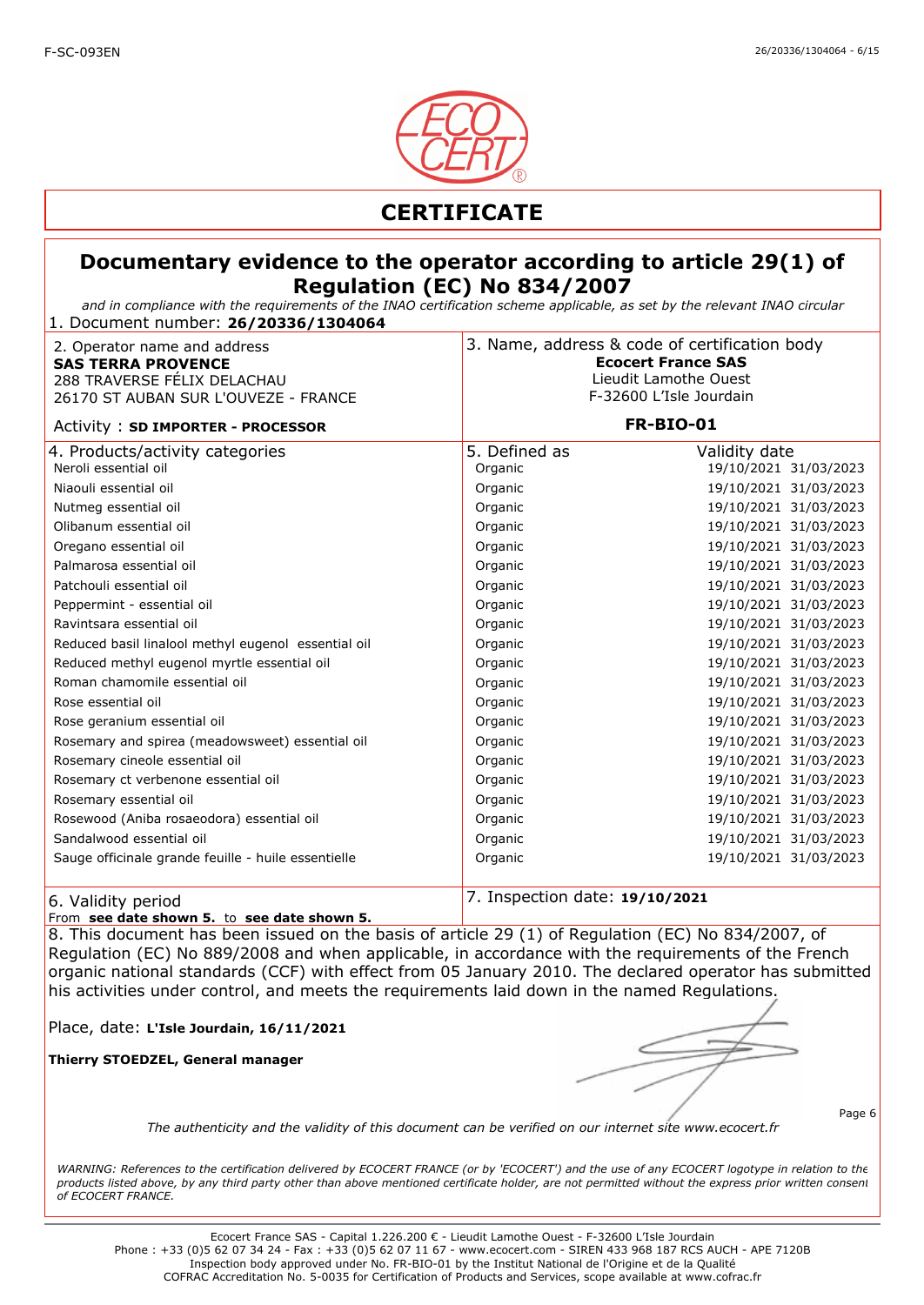

*and in compliance with the requirements of the INAO certification scheme applicable, as set by the relevant INAO circular* 1. Document number: **26/20336/1304064**

| 2. Operator name and address<br><b>SAS TERRA PROVENCE</b><br>288 TRAVERSE FÉLIX DELACHAU<br>26170 ST AUBAN SUR L'OUVEZE - FRANCE | 3. Name, address & code of certification body<br><b>Ecocert France SAS</b><br>Lieudit Lamothe Ouest<br>F-32600 L'Isle Jourdain |                                        |
|----------------------------------------------------------------------------------------------------------------------------------|--------------------------------------------------------------------------------------------------------------------------------|----------------------------------------|
| Activity: SD IMPORTER - PROCESSOR                                                                                                | <b>FR-BIO-01</b>                                                                                                               |                                        |
| 4. Products/activity categories<br>Scots pine essential oil                                                                      | 5. Defined as<br>Organic                                                                                                       | Validity date<br>19/10/2021 31/03/2023 |
| Silver fir essential oil                                                                                                         | Organic                                                                                                                        | 19/10/2021 31/03/2023                  |
| Small grain bigarade essential oil                                                                                               | Organic                                                                                                                        | 19/10/2021 31/03/2023                  |
| Spearmint (mentha spicata) essential oil                                                                                         | Organic                                                                                                                        | 19/10/2021 31/03/2023                  |
| Spearmint essential oil                                                                                                          | Organic                                                                                                                        | 19/10/2021 31/03/2023                  |
| Spike lavender essential oil                                                                                                     | Organic                                                                                                                        | 19/10/2021 31/03/2023                  |
| St John's wort essential oil                                                                                                     | Organic                                                                                                                        | 19/10/2021 31/03/2023                  |
| Sweet marjoram essential oil                                                                                                     | Organic                                                                                                                        | 19/10/2021 31/03/2023                  |
| Sweet orange essential oil                                                                                                       | Organic                                                                                                                        | 19/10/2021 31/03/2023                  |
| Swiss pine (Pinus cembra) essential oil                                                                                          | Organic                                                                                                                        | 19/10/2021 31/03/2023                  |
| Tarragon essential oil                                                                                                           | Organic                                                                                                                        | 19/10/2021 31/03/2023                  |
| Tea tree essential oil                                                                                                           | Organic                                                                                                                        | 19/10/2021 31/03/2023                  |
| Thyme ct thymol essential oil                                                                                                    | Organic                                                                                                                        | 19/10/2021 31/03/2023                  |
| Thyme ct linalool essential oil                                                                                                  | Organic                                                                                                                        | 19/10/2021 31/03/2023                  |
| Thyme essential oil                                                                                                              | Organic                                                                                                                        | 19/10/2021 31/03/2023                  |
| Tropical basil essential oil                                                                                                     | Organic                                                                                                                        | 19/10/2021 31/03/2023                  |
| True lavender essential oil                                                                                                      | Organic                                                                                                                        | 19/10/2021 31/03/2023                  |
| Turpentine essential oil                                                                                                         | Organic                                                                                                                        | 19/10/2021 31/03/2023                  |
| Verbena essential oil                                                                                                            | Organic                                                                                                                        | 19/10/2021 31/03/2023                  |
| Vetiver essential oil                                                                                                            | Organic                                                                                                                        | 19/10/2021 31/03/2023                  |
| Wild chamomile essential oil                                                                                                     | Organic                                                                                                                        | 19/10/2021 31/03/2023                  |
| 6. Validity period                                                                                                               | 7. Inspection date: 19/10/2021                                                                                                 |                                        |

From **see date shown 5.** to **see date shown 5.** 

8. This document has been issued on the basis of article 29 (1) of Regulation (EC) No 834/2007, of Regulation (EC) No 889/2008 and when applicable, in accordance with the requirements of the French organic national standards (CCF) with effect from 05 January 2010. The declared operator has submitted his activities under control, and meets the requirements laid down in the named Regulations.

Place, date: **L'Isle Jourdain, 16/11/2021**

**Thierry STOEDZEL, General manager**

*The authenticity and the validity of this document can be verified on our internet site www.ecocert.fr*

Page 7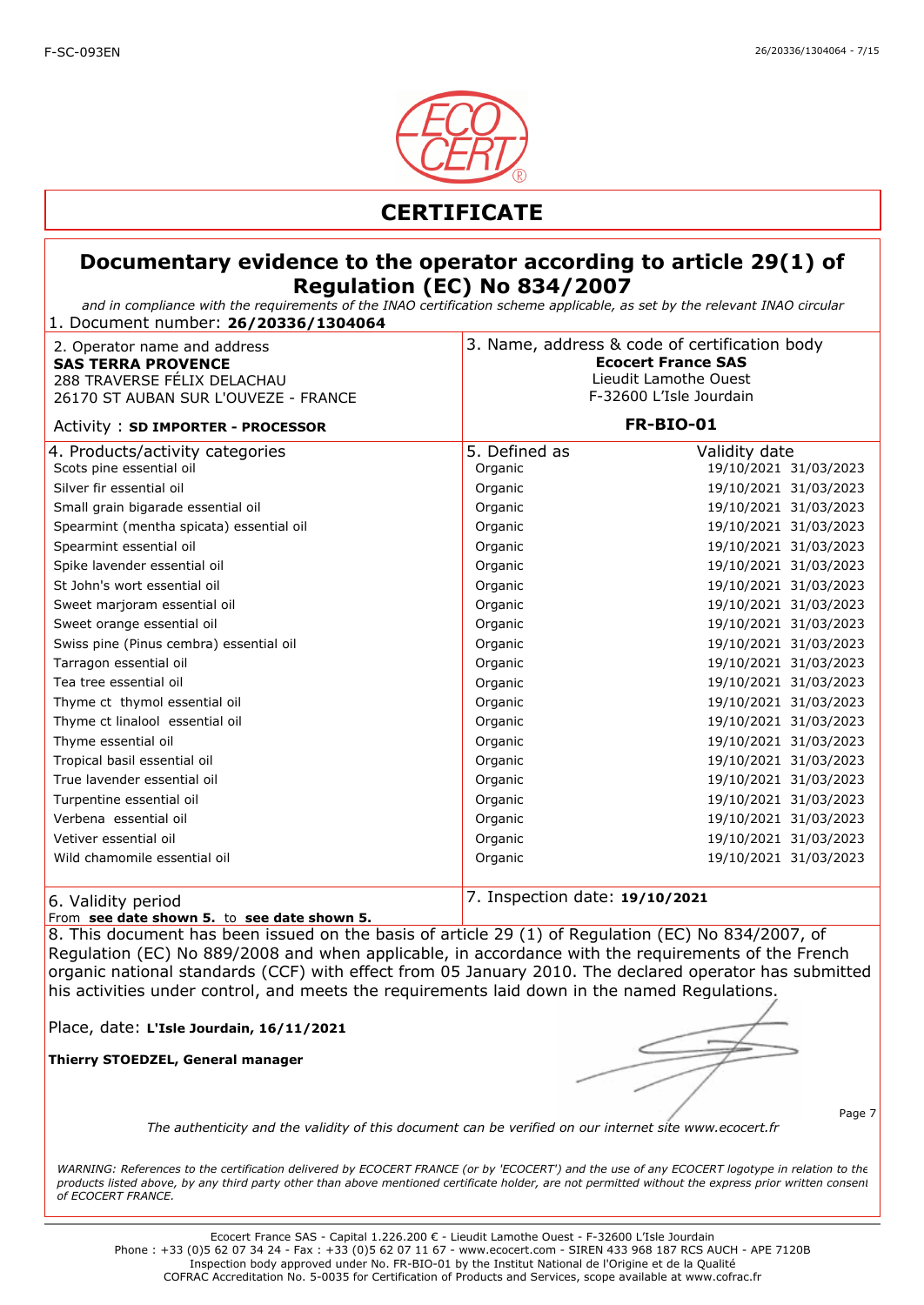

*and in compliance with the requirements of the INAO certification scheme applicable, as set by the relevant INAO circular* 1. Document number: **26/20336/1304064**

| 2. Operator name and address<br><b>SAS TERRA PROVENCE</b><br>288 TRAVERSE FÉLIX DELACHAU<br>26170 ST AUBAN SUR L'OUVEZE - FRANCE<br>Activity: SD IMPORTER - PROCESSOR                                                                                                                                                       |                                | 3. Name, address & code of certification body<br><b>Ecocert France SAS</b><br>Lieudit Lamothe Ouest<br>F-32600 L'Isle Jourdain<br><b>FR-BIO-01</b> |
|-----------------------------------------------------------------------------------------------------------------------------------------------------------------------------------------------------------------------------------------------------------------------------------------------------------------------------|--------------------------------|----------------------------------------------------------------------------------------------------------------------------------------------------|
| 4. Products/activity categories                                                                                                                                                                                                                                                                                             | 5. Defined as                  | Validity date                                                                                                                                      |
| Wild marjoram essential oil                                                                                                                                                                                                                                                                                                 | Organic                        | 19/10/2021 31/03/2023                                                                                                                              |
| Winter savory (satureia montana) essential oil                                                                                                                                                                                                                                                                              | Organic                        | 19/10/2021 31/03/2023                                                                                                                              |
| Yarrow essential oil                                                                                                                                                                                                                                                                                                        | Organic                        | 19/10/2021 31/03/2023                                                                                                                              |
| Ylang Ylang Complete essential oil                                                                                                                                                                                                                                                                                          | Organic                        | 19/10/2021 31/03/2023                                                                                                                              |
| Ylang-ylang 2 essential oil                                                                                                                                                                                                                                                                                                 | Organic                        | 19/10/2021 31/03/2023                                                                                                                              |
| Ylang-ylang 3 essential oil                                                                                                                                                                                                                                                                                                 | Organic                        | 19/10/2021 31/03/2023                                                                                                                              |
| Ylang-ylang extra essential oil                                                                                                                                                                                                                                                                                             | Organic                        | 19/10/2021 31/03/2023                                                                                                                              |
|                                                                                                                                                                                                                                                                                                                             |                                |                                                                                                                                                    |
| 6. Validity period<br>From see date shown 5. to see date shown 5.                                                                                                                                                                                                                                                           | 7. Inspection date: 19/10/2021 |                                                                                                                                                    |
| 8. This document has been issued on the basis of article 29 (1) of Regulation (EC) No 834/2007, of                                                                                                                                                                                                                          |                                |                                                                                                                                                    |
| Regulation (EC) No 889/2008 and when applicable, in accordance with the requirements of the French<br>organic national standards (CCF) with effect from 05 January 2010. The declared operator has submitted<br>his activities under control, and meets the requirements laid down in the named Requlations.                |                                |                                                                                                                                                    |
| Place, date: L'Isle Jourdain, 16/11/2021                                                                                                                                                                                                                                                                                    |                                |                                                                                                                                                    |
| Thierry STOEDZEL, General manager                                                                                                                                                                                                                                                                                           |                                |                                                                                                                                                    |
| The authenticity and the validity of this document can be verified on our internet site www.ecocert.fr                                                                                                                                                                                                                      |                                | Page 8                                                                                                                                             |
| WARNING: References to the certification delivered by ECOCERT FRANCE (or by 'ECOCERT') and the use of any ECOCERT logotype in relation to the<br>products listed above, by any third party other than above mentioned certificate holder, are not permitted without the express prior written consent<br>of ECOCERT FRANCE. |                                |                                                                                                                                                    |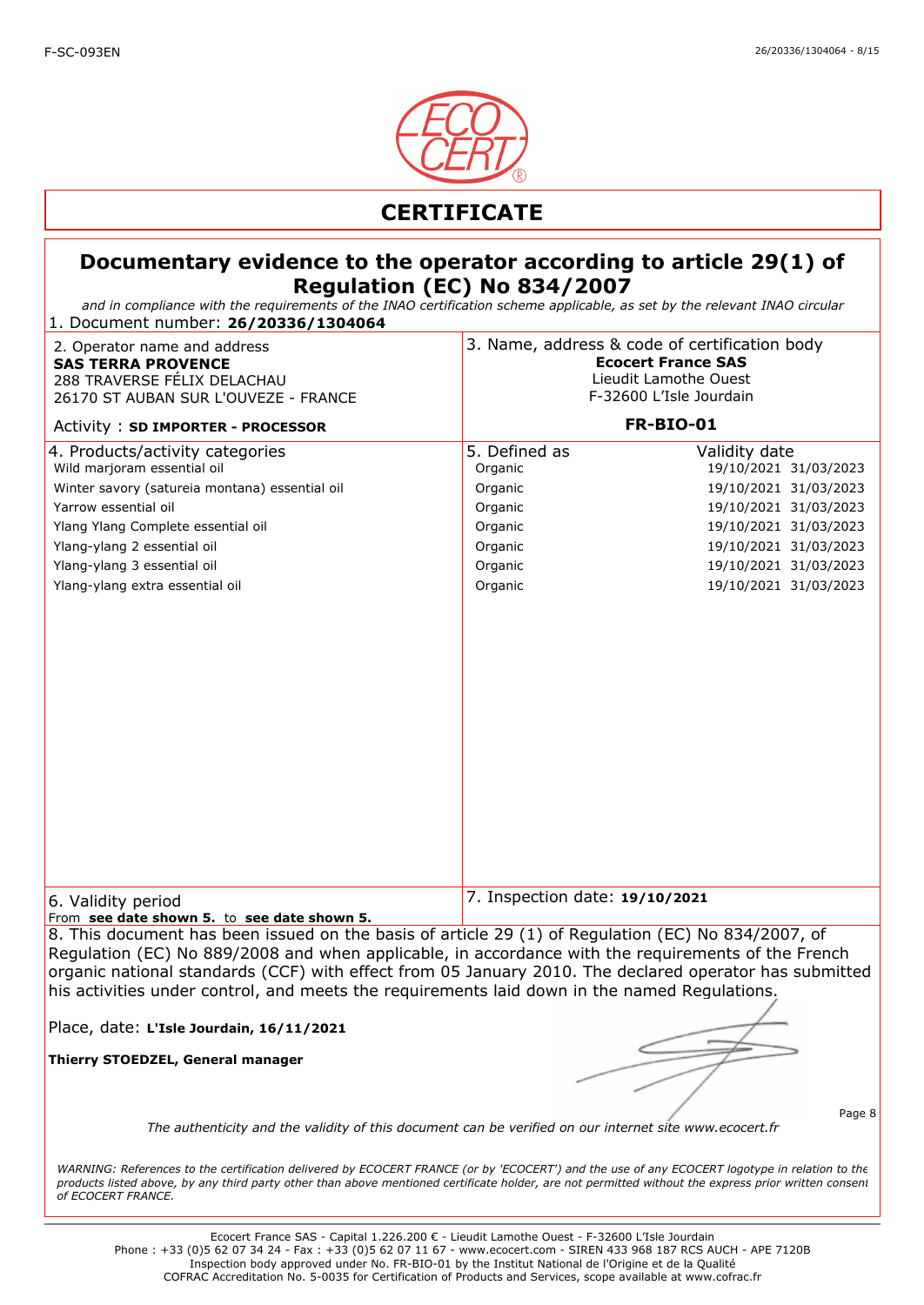

*and in compliance with the requirements of the INAO certification scheme applicable, as set by the relevant INAO circular* 1. Document number: **26/20336/1304064**

| 2. Operator name and address<br><b>SAS TERRA PROVENCE</b><br>288 TRAVERSE FÉLIX DELACHAU<br>26170 ST AUBAN SUR L'OUVEZE - FRANCE | 3. Name, address & code of certification body<br><b>Ecocert France SAS</b><br>Lieudit Lamothe Ouest<br>F-32600 L'Isle Jourdain |                       |
|----------------------------------------------------------------------------------------------------------------------------------|--------------------------------------------------------------------------------------------------------------------------------|-----------------------|
| Activity: SD IMPORTER - PROCESSOR                                                                                                | <b>FR-BIO-01</b>                                                                                                               |                       |
| 4. Products/activity categories<br>Oils and fats                                                                                 | 5. Defined as                                                                                                                  | Validity date         |
| Almond oil                                                                                                                       | Organic                                                                                                                        | 19/10/2021 31/03/2023 |
| Apricot kernel oil                                                                                                               | Organic                                                                                                                        | 19/10/2021 31/03/2023 |
| Borage oil                                                                                                                       | Organic                                                                                                                        | 19/10/2021 31/03/2023 |
| Calophyllum inophyllum oil                                                                                                       | Organic                                                                                                                        | 19/10/2021 31/03/2023 |
| Evening primrose oil                                                                                                             | Organic                                                                                                                        | 19/10/2021 31/03/2023 |
| Olive oil                                                                                                                        | Organic                                                                                                                        | 19/10/2021 31/03/2023 |
| Pumpkin seed oil                                                                                                                 | Organic                                                                                                                        | 19/10/2021 31/03/2023 |
| Rose hip seed oil                                                                                                                | Organic                                                                                                                        | 19/10/2021 31/03/2023 |
| Sesame oil                                                                                                                       | Organic                                                                                                                        | 19/10/2021 31/03/2023 |
| Virgin safflower oil                                                                                                             | Organic                                                                                                                        | 19/10/2021 31/03/2023 |
| <b>Processed plant products</b>                                                                                                  |                                                                                                                                |                       |
| Arnica oily macerate in olive oil                                                                                                | Organic                                                                                                                        | 19/10/2021 31/03/2023 |
| Calendula oily macerate in olive oil                                                                                             | Organic                                                                                                                        | 19/10/2021 31/03/2023 |
| Carrot oily macerate in sesame oil                                                                                               | Organic                                                                                                                        | 19/10/2021 31/03/2023 |
| St John's wort oily macerate in olive oil                                                                                        | Organic                                                                                                                        | 19/10/2021 31/03/2023 |
|                                                                                                                                  |                                                                                                                                |                       |
| 6. Validity period<br>From see date shown 5. to see date shown 5.                                                                | 7. Inspection date: 19/10/2021                                                                                                 |                       |

8. This document has been issued on the basis of article 29 (1) of Regulation (EC) No 834/2007, of Regulation (EC) No 889/2008 and when applicable, in accordance with the requirements of the French organic national standards (CCF) with effect from 05 January 2010. The declared operator has submitted his activities under control, and meets the requirements laid down in the named Regulations.

Place, date: **L'Isle Jourdain, 16/11/2021**

**Thierry STOEDZEL, General manager**

Page 9

*The authenticity and the validity of this document can be verified on our internet site www.ecocert.fr*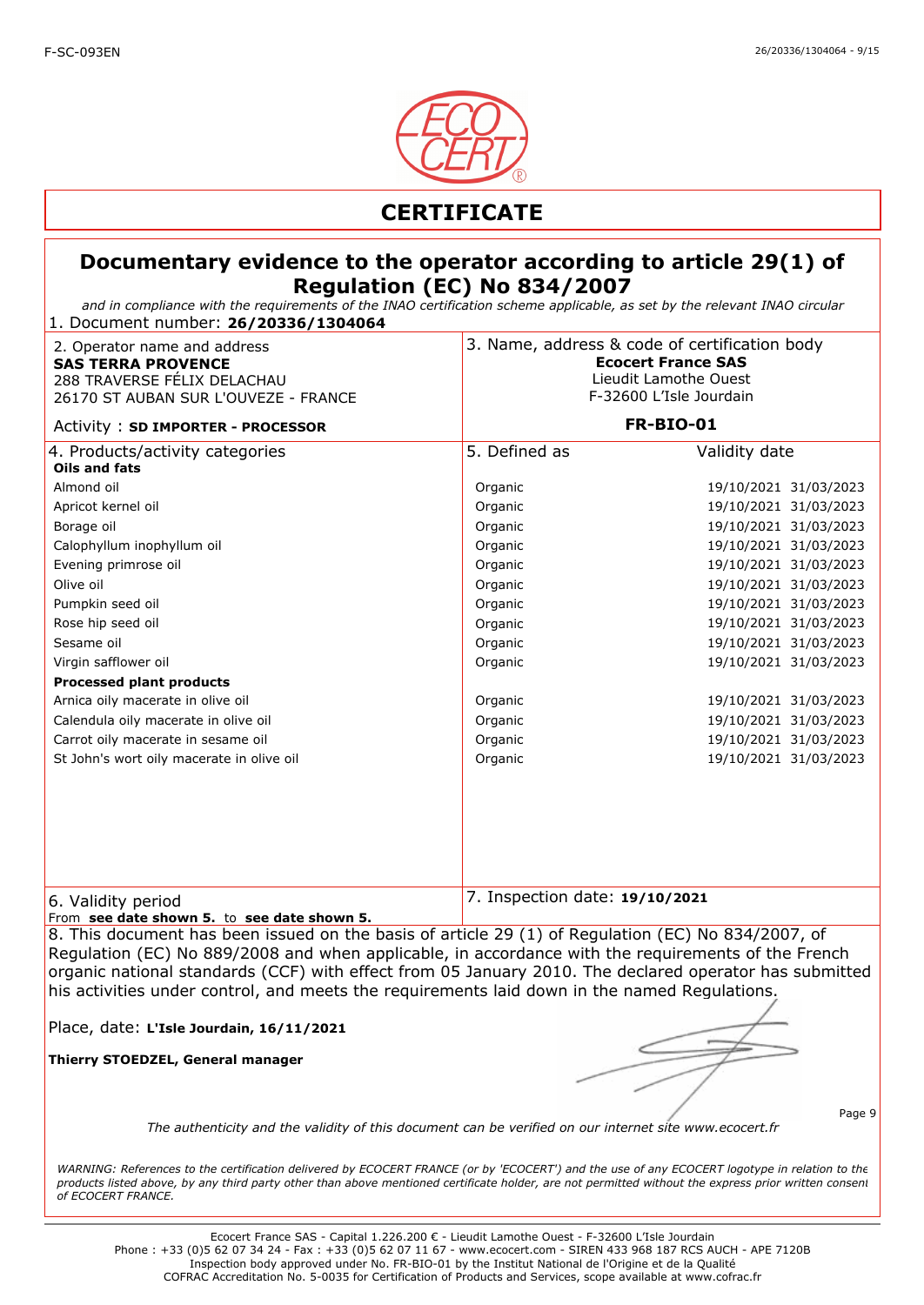

### **Documentary evidence to the operator according to article 29(1) of Regulation (EC) No 834/2007**

*and in compliance with the requirements of the INAO certification scheme applicable, as set by the relevant INAO circular* 1. Document number: **26/20336/1304064**

| 2. Operator name and address<br><b>SAS TERRA PROVENCE</b><br>288 TRAVERSE FÉLIX DELACHAU<br>26170 ST AUBAN SUR L'OUVEZE - FRANCE |               | 3. Name, address & code of certification body<br><b>Ecocert France SAS</b><br>Lieudit Lamothe Ouest<br>F-32600 L'Isle Jourdain<br><b>FR-BIO-01</b> |  |
|----------------------------------------------------------------------------------------------------------------------------------|---------------|----------------------------------------------------------------------------------------------------------------------------------------------------|--|
| Activity: SD IMPORTER - PROCESSOR                                                                                                |               |                                                                                                                                                    |  |
| 4. Products/activity categories<br><b>Processed plant products</b>                                                               | 5. Defined as | Validity date                                                                                                                                      |  |
| Austrian black pine hydrosol                                                                                                     | Organic       | 19/10/2021 31/03/2023                                                                                                                              |  |
| Blackcurrant hydrosol                                                                                                            | Organic       | 19/10/2021 31/03/2023                                                                                                                              |  |
| Bleuet-hydrolat                                                                                                                  | Organic       | 19/10/2021 31/03/2023                                                                                                                              |  |
| Bourbon geranium hydrosol                                                                                                        | Organic       | 19/10/2021 31/03/2023                                                                                                                              |  |
| Calendula hydrosol                                                                                                               | Organic       | 19/10/2021 31/03/2023                                                                                                                              |  |
| Cedar hydrosol                                                                                                                   | Organic       | 19/10/2021 31/03/2023                                                                                                                              |  |
| Cypress hydrosol                                                                                                                 | Organic       | 19/10/2021 31/03/2023                                                                                                                              |  |
| Douglas fir hydrosol                                                                                                             | Organic       | 19/10/2021 31/03/2023                                                                                                                              |  |
| Elderberry hydrosol                                                                                                              | Organic       | 19/10/2021 31/03/2023                                                                                                                              |  |
| Eucalyptus globulus hydrosol                                                                                                     | Organic       | 19/10/2021 31/03/2023                                                                                                                              |  |
| Fine lavender hydrosol                                                                                                           | Organic       | 19/10/2021 31/03/2023                                                                                                                              |  |
| German chamomile hydrosol                                                                                                        | Organic       | 19/10/2021 31/03/2023                                                                                                                              |  |
| Helichrysum hydrosol                                                                                                             | Organic       | 19/10/2021 31/03/2023                                                                                                                              |  |
| Juniper hydrosol                                                                                                                 | Organic       | 19/10/2021 31/03/2023                                                                                                                              |  |
| Laurel hydrosol                                                                                                                  | Organic       | 19/10/2021 31/03/2023                                                                                                                              |  |
| Lavandin hydrosol (Grosso, abrial or super)                                                                                      | Organic       | 19/10/2021 31/03/2023                                                                                                                              |  |
| Lemon balm hydrosol                                                                                                              | Organic       | 19/10/2021 31/03/2023                                                                                                                              |  |
| Linden hydrosol                                                                                                                  | Organic       | 19/10/2021 31/03/2023                                                                                                                              |  |
| Marjoram hydrosol                                                                                                                | Organic       | 19/10/2021 31/03/2023                                                                                                                              |  |
| Myrrh hydrosol                                                                                                                   | Organic       | 19/10/2021 31/03/2023                                                                                                                              |  |
| 6 Validity neriod                                                                                                                |               | 7. Inspection date: 19/10/2021                                                                                                                     |  |

. Validity period From **see date shown 5.** to **see date shown 5.** 

8. This document has been issued on the basis of article 29 (1) of Regulation (EC) No 834/2007, of Regulation (EC) No 889/2008 and when applicable, in accordance with the requirements of the French organic national standards (CCF) with effect from 05 January 2010. The declared operator has submitted his activities under control, and meets the requirements laid down in the named Regulations.

Place, date: **L'Isle Jourdain, 16/11/2021**

**Thierry STOEDZEL, General manager**

*The authenticity and the validity of this document can be verified on our internet site www.ecocert.fr*

Page 10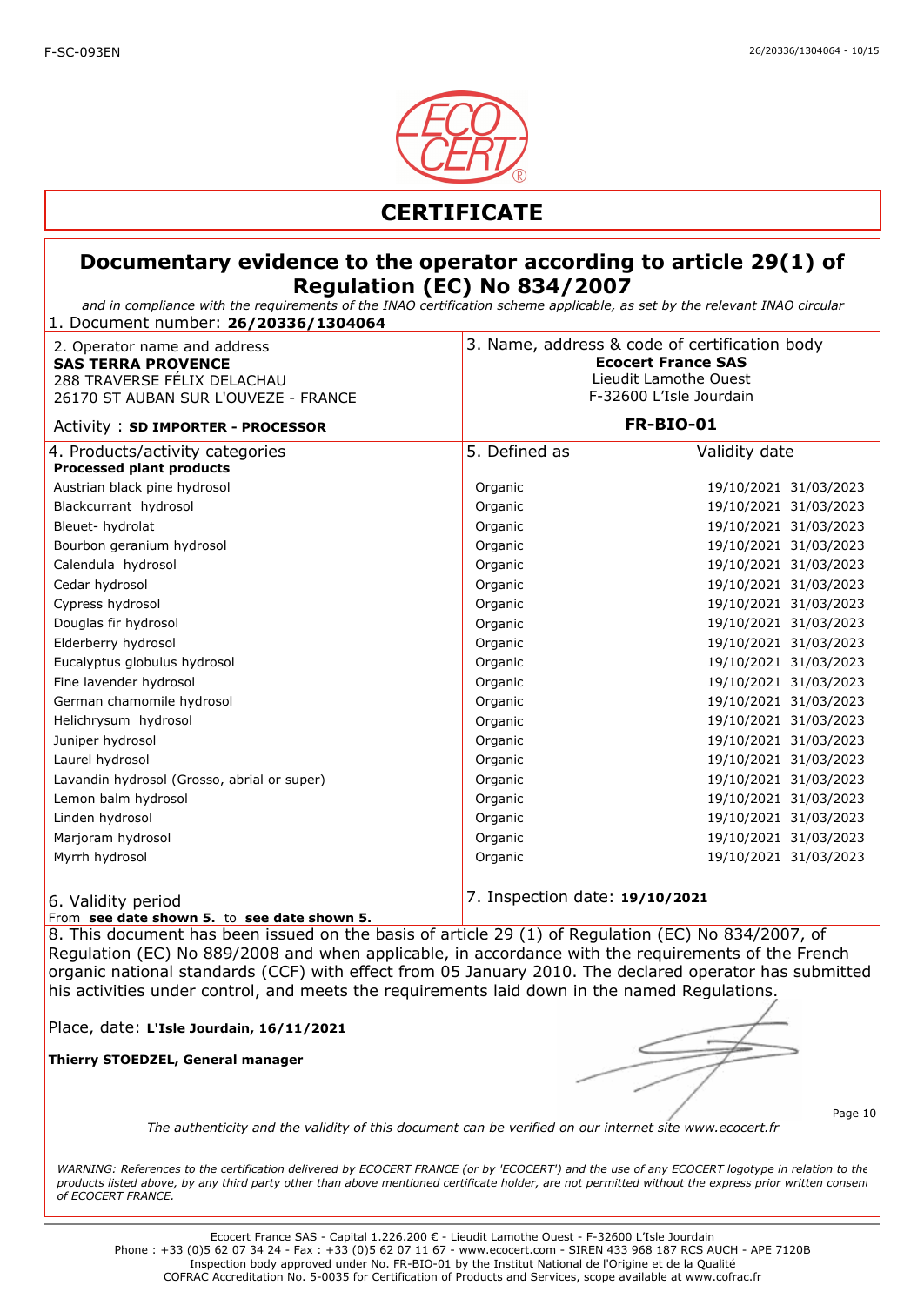

#### **Documentary evidence to the operator according to article 29(1) of Regulation (EC) No 834/2007**

*and in compliance with the requirements of the INAO certification scheme applicable, as set by the relevant INAO circular* 1. Document number: **26/20336/1304064**

| 2. Operator name and address<br><b>SAS TERRA PROVENCE</b><br>288 TRAVERSE FÉLIX DELACHAU<br>26170 ST AUBAN SUR L'OUVEZE - FRANCE                                                                                                                                                                                                                                                               |                                                                                                                                                                                    | 3. Name, address & code of certification body<br><b>Ecocert France SAS</b><br>Lieudit Lamothe Ouest<br>F-32600 L'Isle Jourdain                                                                                                                                                                                                                                                                       |  |
|------------------------------------------------------------------------------------------------------------------------------------------------------------------------------------------------------------------------------------------------------------------------------------------------------------------------------------------------------------------------------------------------|------------------------------------------------------------------------------------------------------------------------------------------------------------------------------------|------------------------------------------------------------------------------------------------------------------------------------------------------------------------------------------------------------------------------------------------------------------------------------------------------------------------------------------------------------------------------------------------------|--|
| Activity: SD IMPORTER - PROCESSOR                                                                                                                                                                                                                                                                                                                                                              |                                                                                                                                                                                    | <b>FR-BIO-01</b>                                                                                                                                                                                                                                                                                                                                                                                     |  |
| 4. Products/activity categories<br>Neroli hydrosol<br>Olibanum hydrosol<br>Pepper mint hydrosol<br>Rockrose hydrosol<br>Roman chamomile hydrosol<br>Rose geranium hydrosol<br>Rose hydrosol<br>Rosemary and spirea (meadowsweet) hydrosol<br>Rosemary hydrosol<br>Sage hydrosol<br>Savory hydrosol<br>Scots pine hydrosol<br>Silver fir hydrosol<br>St John's wort hydrosol<br>Thymus hydrosol | 5. Defined as<br>Organic<br>Organic<br>Organic<br>Organic<br>Organic<br>Organic<br>Organic<br>Organic<br>Organic<br>Organic<br>Organic<br>Organic<br>Organic<br>Organic<br>Organic | Validity date<br>19/10/2021 31/03/2023<br>19/10/2021 31/03/2023<br>19/10/2021 31/03/2023<br>19/10/2021 31/03/2023<br>19/10/2021 31/03/2023<br>19/10/2021 31/03/2023<br>19/10/2021 31/03/2023<br>19/10/2021 31/03/2023<br>19/10/2021 31/03/2023<br>19/10/2021 31/03/2023<br>19/10/2021 31/03/2023<br>19/10/2021 31/03/2023<br>19/10/2021 31/03/2023<br>19/10/2021 31/03/2023<br>19/10/2021 31/03/2023 |  |
| Verbena hydrosol<br>Witch-hazel hydrosol<br>Yarrow hydrosol<br>Ylang ylang hydrosol                                                                                                                                                                                                                                                                                                            | Organic<br>Organic<br>Organic<br>Organic                                                                                                                                           | 19/10/2021 31/03/2023<br>19/10/2021 31/03/2023<br>19/10/2021 31/03/2023<br>19/10/2021 31/03/2023                                                                                                                                                                                                                                                                                                     |  |
| 6. Validity period                                                                                                                                                                                                                                                                                                                                                                             | 7. Inspection date: 19/10/2021                                                                                                                                                     |                                                                                                                                                                                                                                                                                                                                                                                                      |  |

From **see date shown 5.** to **see date shown 5.** 

8. This document has been issued on the basis of article 29 (1) of Regulation (EC) No 834/2007, of Regulation (EC) No 889/2008 and when applicable, in accordance with the requirements of the French organic national standards (CCF) with effect from 05 January 2010. The declared operator has submitted his activities under control, and meets the requirements laid down in the named Regulations.

Place, date: **L'Isle Jourdain, 16/11/2021**

**Thierry STOEDZEL, General manager**

Page 11

*The authenticity and the validity of this document can be verified on our internet site www.ecocert.fr*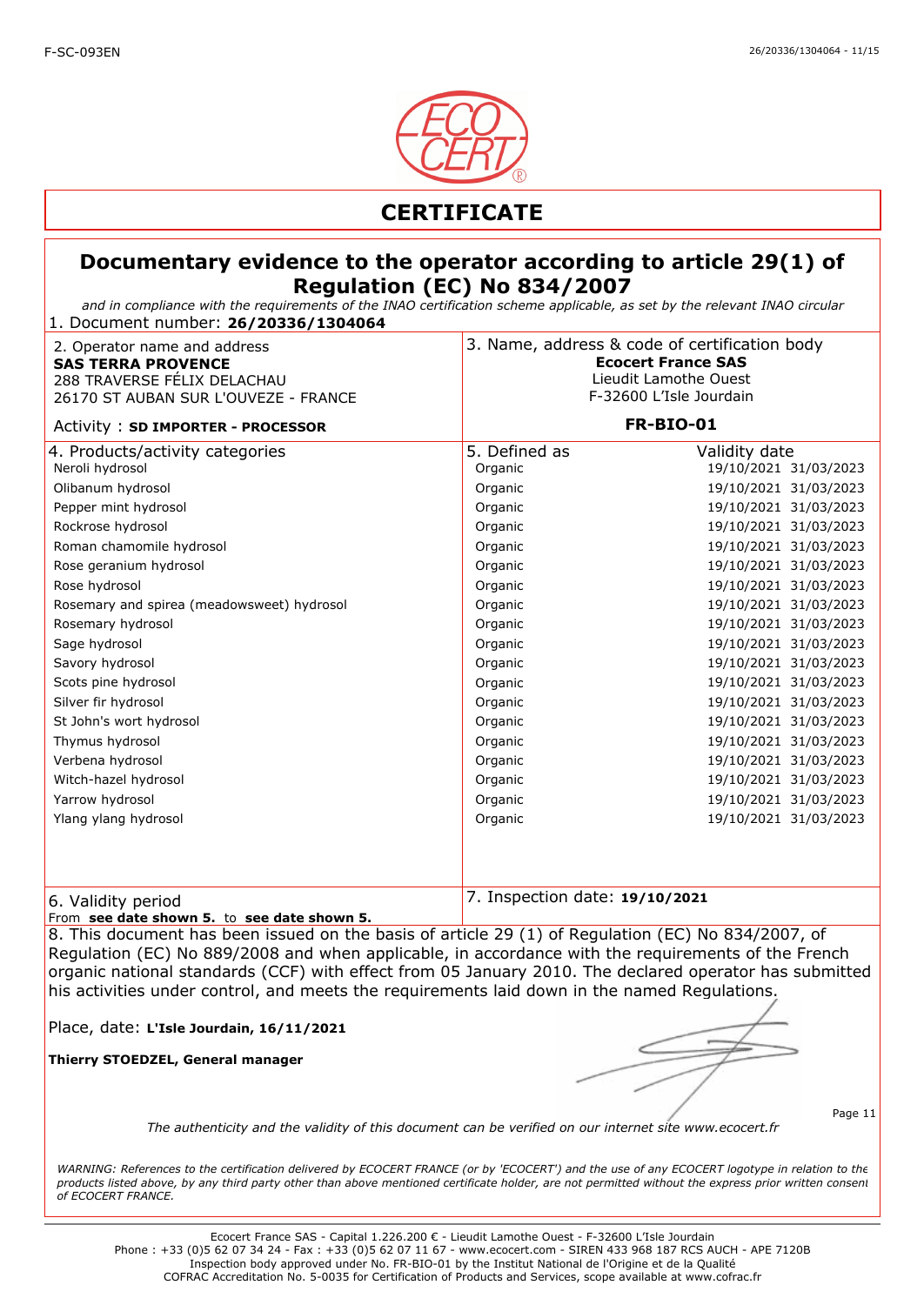

*and in compliance with the requirements of the INAO certification scheme applicable, as set by the relevant INAO circular* 1. Document number: **26/20336/1304064**

| 2. Operator name and address<br><b>SAS TERRA PROVENCE</b><br>288 TRAVERSE FÉLIX DELACHAU<br>26170 ST AUBAN SUR L'OUVEZE - FRANCE |                                | 3. Name, address & code of certification body<br><b>Ecocert France SAS</b><br>Lieudit Lamothe Ouest<br>F-32600 L'Isle Jourdain<br>FR-BIO-01 |  |
|----------------------------------------------------------------------------------------------------------------------------------|--------------------------------|---------------------------------------------------------------------------------------------------------------------------------------------|--|
| Activity: SD IMPORTER - PROCESSOR                                                                                                |                                |                                                                                                                                             |  |
| 4. Products/activity categories<br><b>Vegetal productions</b>                                                                    | 5. Defined as                  | Validity date                                                                                                                               |  |
| Lavandin plants                                                                                                                  | Organic                        | 19/10/2021 31/03/2023                                                                                                                       |  |
| Lavender plants                                                                                                                  | Organic                        | 19/10/2021 31/03/2023                                                                                                                       |  |
| <b>Condiments and seasonings</b>                                                                                                 |                                |                                                                                                                                             |  |
| Cinnamon                                                                                                                         | Organic                        | 19/10/2021 31/03/2023                                                                                                                       |  |
| Clove                                                                                                                            | Organic                        | 19/10/2021 31/03/2023                                                                                                                       |  |
| Exhausted vanilla                                                                                                                | Organic                        | 19/10/2021 31/03/2023                                                                                                                       |  |
| Green, white, black Pepper                                                                                                       | Organic                        | 19/10/2021 31/03/2023                                                                                                                       |  |
| Saffron                                                                                                                          | Organic                        | 19/10/2021 31/03/2023                                                                                                                       |  |
| Vanilla pods and powder                                                                                                          | Organic                        | 19/10/2021 31/03/2023                                                                                                                       |  |
| Processed medicinal and aromatic plants                                                                                          |                                |                                                                                                                                             |  |
| Angelica plant                                                                                                                   | Organic                        | 19/10/2021 31/03/2023                                                                                                                       |  |
| Aniseed plant                                                                                                                    | Organic                        | 19/10/2021 31/03/2023                                                                                                                       |  |
| Arnica plant                                                                                                                     | Organic                        | 19/10/2021 31/03/2023                                                                                                                       |  |
| Arrow root powder                                                                                                                | Organic                        | 19/10/2021 31/03/2023                                                                                                                       |  |
| Basil plant                                                                                                                      | Organic                        | 19/10/2021 31/03/2023                                                                                                                       |  |
| Bay laurel plant                                                                                                                 | Organic                        | 19/10/2021 31/03/2023                                                                                                                       |  |
| Bitter orange tree plant                                                                                                         | Organic                        | 19/10/2021 31/03/2023                                                                                                                       |  |
| Black pepper berries                                                                                                             | Organic                        | 19/10/2021 31/03/2023                                                                                                                       |  |
| Citron combava - plante                                                                                                          | Organic                        | 19/10/2021 31/03/2023                                                                                                                       |  |
| Clary sage plant                                                                                                                 | Organic                        | 19/10/2021 31/03/2023                                                                                                                       |  |
| 6. Validity period                                                                                                               | 7. Inspection date: 19/10/2021 |                                                                                                                                             |  |

From **see date shown 5.** to **see date shown 5.** 

8. This document has been issued on the basis of article 29 (1) of Regulation (EC) No 834/2007, of Regulation (EC) No 889/2008 and when applicable, in accordance with the requirements of the French organic national standards (CCF) with effect from 05 January 2010. The declared operator has submitted his activities under control, and meets the requirements laid down in the named Regulations.

Place, date: **L'Isle Jourdain, 16/11/2021**

**Thierry STOEDZEL, General manager**

*The authenticity and the validity of this document can be verified on our internet site www.ecocert.fr*

Page 12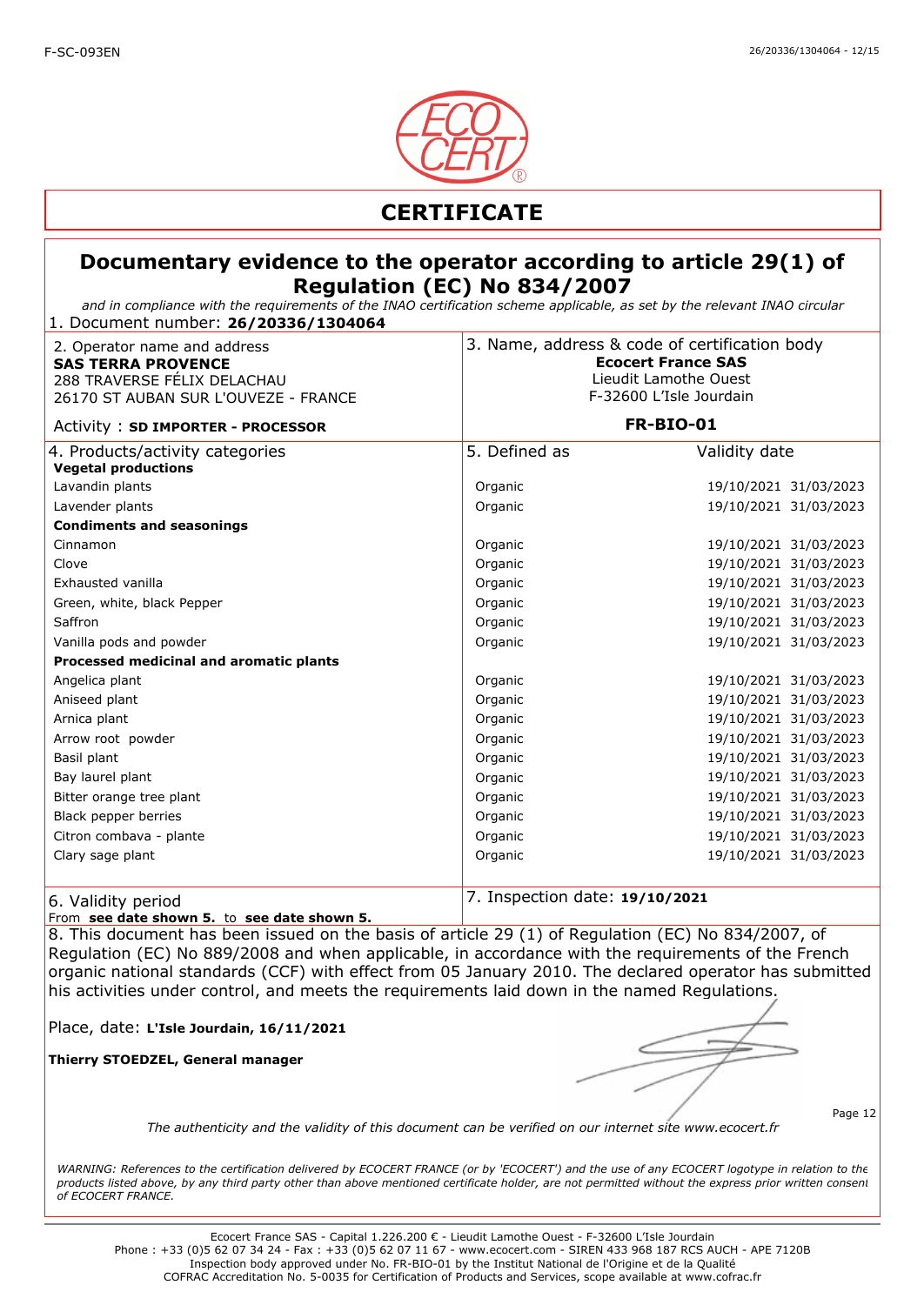

#### **Documentary evidence to the operator according to article 29(1) of Regulation (EC) No 834/2007**

*and in compliance with the requirements of the INAO certification scheme applicable, as set by the relevant INAO circular* 1. Document number: **26/20336/1304064**

| 2. Operator name and address<br><b>SAS TERRA PROVENCE</b><br>288 TRAVERSE FÉLIX DELACHAU<br>26170 ST AUBAN SUR L'OUVEZE - FRANCE | 3. Name, address & code of certification body<br><b>Ecocert France SAS</b><br>Lieudit Lamothe Ouest<br>F-32600 L'Isle Jourdain |                       |
|----------------------------------------------------------------------------------------------------------------------------------|--------------------------------------------------------------------------------------------------------------------------------|-----------------------|
| Activity: SD IMPORTER - PROCESSOR                                                                                                | <b>FR-BIO-01</b>                                                                                                               |                       |
| 4. Products/activity categories                                                                                                  | 5. Defined as                                                                                                                  | Validity date         |
| Coriander plant                                                                                                                  | Organic                                                                                                                        | 19/10/2021 31/03/2023 |
| Cypress plant                                                                                                                    | Organic                                                                                                                        | 19/10/2021 31/03/2023 |
| Dandelion plant                                                                                                                  | Organic                                                                                                                        | 19/10/2021 31/03/2023 |
| Elderberry plant                                                                                                                 | Organic                                                                                                                        | 19/10/2021 31/03/2023 |
| Eucalyptus globulus plant                                                                                                        | Organic                                                                                                                        | 19/10/2021 31/03/2023 |
| Fennel plant                                                                                                                     | Organic                                                                                                                        | 19/10/2021 31/03/2023 |
| Gentian plant                                                                                                                    | Organic                                                                                                                        | 19/10/2021 31/03/2023 |
| Green oats plant                                                                                                                 | Organic                                                                                                                        | 19/10/2021 31/03/2023 |
| Green pepper berries                                                                                                             | Organic                                                                                                                        | 19/10/2021 31/03/2023 |
| Hawthorn plant                                                                                                                   | Organic                                                                                                                        | 19/10/2021 31/03/2023 |
| Herbes de Provence Blend                                                                                                         | Organic                                                                                                                        | 19/10/2021 31/03/2023 |
| Hibiscus - plante                                                                                                                | Organic                                                                                                                        | 19/10/2021 31/03/2023 |
| Hyssop plants                                                                                                                    | Organic                                                                                                                        | 19/10/2021 31/03/2023 |
| Jasmine plant                                                                                                                    | Organic                                                                                                                        | 19/10/2021 31/03/2023 |
| Juniper plant                                                                                                                    | Organic                                                                                                                        | 19/10/2021 31/03/2023 |
| Lavandin plant                                                                                                                   | Organic                                                                                                                        | 19/10/2021 31/03/2023 |
| Lemon balm plant                                                                                                                 | Organic                                                                                                                        | 19/10/2021 31/03/2023 |
| Linden plant                                                                                                                     | Organic                                                                                                                        | 19/10/2021 31/03/2023 |
| Liquirice plant                                                                                                                  | Organic                                                                                                                        | 19/10/2021 31/03/2023 |
| Marigold plant                                                                                                                   | Organic                                                                                                                        | 19/10/2021 31/03/2023 |
| Marjoram plant                                                                                                                   | Organic                                                                                                                        | 19/10/2021 31/03/2023 |
| 6. Validity period                                                                                                               | 7. Inspection date: 19/10/2021                                                                                                 |                       |

From **see date shown 5.** to **see date shown 5.** 

8. This document has been issued on the basis of article 29 (1) of Regulation (EC) No 834/2007, of Regulation (EC) No 889/2008 and when applicable, in accordance with the requirements of the French organic national standards (CCF) with effect from 05 January 2010. The declared operator has submitted his activities under control, and meets the requirements laid down in the named Regulations.

Place, date: **L'Isle Jourdain, 16/11/2021**

**Thierry STOEDZEL, General manager**

*The authenticity and the validity of this document can be verified on our internet site www.ecocert.fr*

Page 13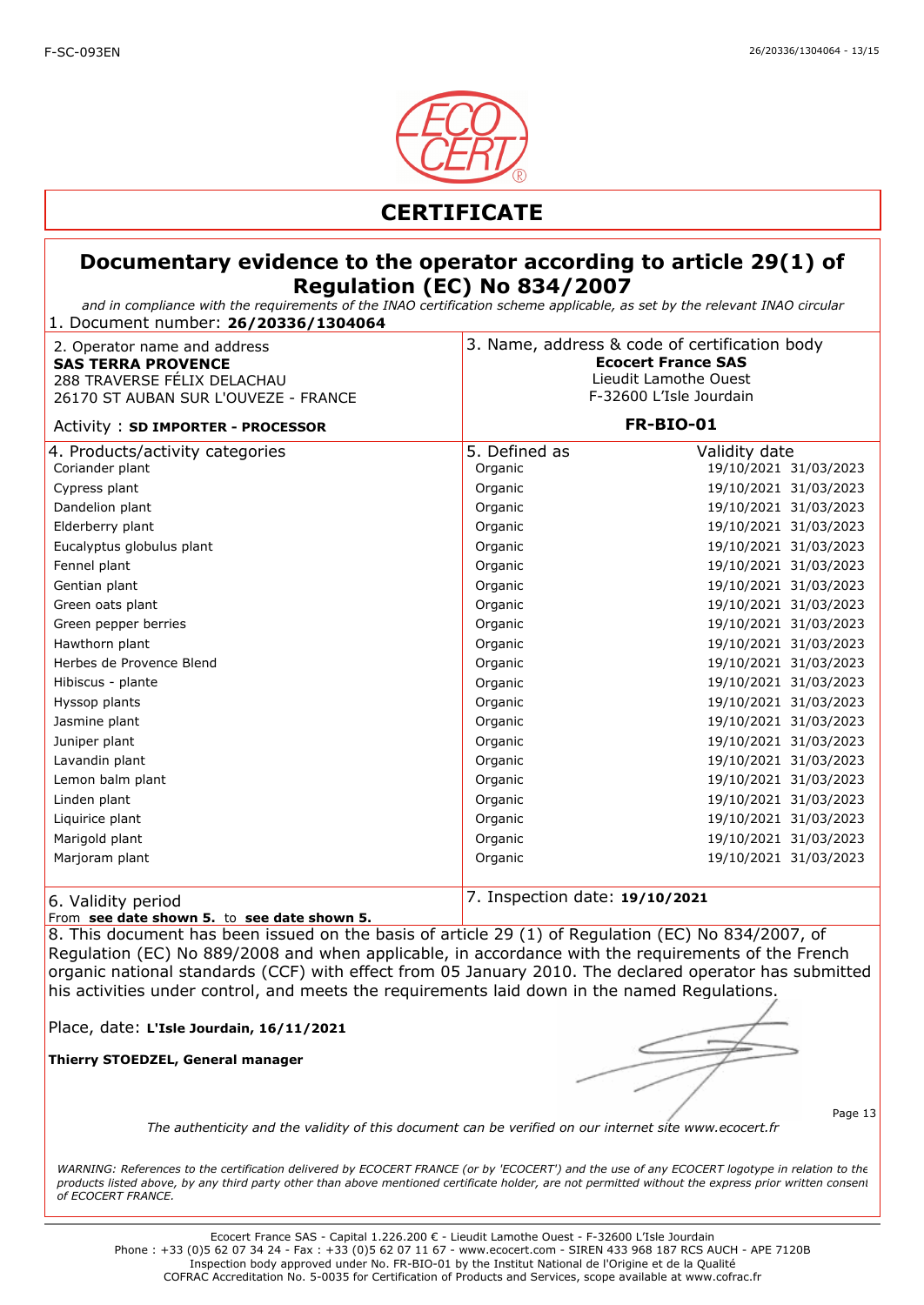

#### **Documentary evidence to the operator according to article 29(1) of Regulation (EC) No 834/2007**

*and in compliance with the requirements of the INAO certification scheme applicable, as set by the relevant INAO circular* 1. Document number: **26/20336/1304064**

| 2. Operator name and address<br><b>SAS TERRA PROVENCE</b><br>288 TRAVERSE FÉLIX DELACHAU<br>26170 ST AUBAN SUR L'OUVEZE - FRANCE | 3. Name, address & code of certification body<br><b>Ecocert France SAS</b><br>Lieudit Lamothe Ouest<br>F-32600 L'Isle Jourdain |                       |
|----------------------------------------------------------------------------------------------------------------------------------|--------------------------------------------------------------------------------------------------------------------------------|-----------------------|
| Activity: SD IMPORTER - PROCESSOR                                                                                                | <b>FR-BIO-01</b>                                                                                                               |                       |
| 4. Products/activity categories                                                                                                  | 5. Defined as                                                                                                                  | Validity date         |
| Matricaria chamomile plant                                                                                                       | Organic                                                                                                                        | 19/10/2021 31/03/2023 |
| Meadowsweet plant                                                                                                                | Organic                                                                                                                        | 19/10/2021 31/03/2023 |
| Narcissus plant                                                                                                                  | Organic                                                                                                                        | 19/10/2021 31/03/2023 |
| Olive tree                                                                                                                       | Organic                                                                                                                        | 19/10/2021 31/03/2023 |
| Oregano plant                                                                                                                    | Organic                                                                                                                        | 19/10/2021 31/03/2023 |
| Peppermint plant                                                                                                                 | Organic                                                                                                                        | 19/10/2021 31/03/2023 |
| Pomegranate plant                                                                                                                | Organic                                                                                                                        | 19/10/2021 31/03/2023 |
| Pyrethrum plant                                                                                                                  | Organic                                                                                                                        | 19/10/2021 31/03/2023 |
| Rose plant                                                                                                                       | Organic                                                                                                                        | 19/10/2021 31/03/2023 |
| Rosemary plant                                                                                                                   | Organic                                                                                                                        | 19/10/2021 31/03/2023 |
| Spearmint (mentha spicata) plant                                                                                                 | Organic                                                                                                                        | 19/10/2021 31/03/2023 |
| St. John's Wort plant                                                                                                            | Organic                                                                                                                        | 19/10/2021 31/03/2023 |
| Tarragon plant                                                                                                                   | Organic                                                                                                                        | 19/10/2021 31/03/2023 |
| Thyme plant                                                                                                                      | Organic                                                                                                                        | 19/10/2021 31/03/2023 |
| Tonka beans                                                                                                                      | Organic                                                                                                                        | 19/10/2021 31/03/2023 |
| True lavender plant                                                                                                              | Organic                                                                                                                        | 19/10/2021 31/03/2023 |
| Verbena plant                                                                                                                    | Organic                                                                                                                        | 19/10/2021 31/03/2023 |
| White pepper berries                                                                                                             | Organic                                                                                                                        | 19/10/2021 31/03/2023 |
| Winter savory plant                                                                                                              | Organic                                                                                                                        | 19/10/2021 31/03/2023 |
| Witch hazel plant                                                                                                                | Organic                                                                                                                        | 19/10/2021 31/03/2023 |
|                                                                                                                                  |                                                                                                                                |                       |
| 6. Validity period                                                                                                               | 7. Inspection date: 19/10/2021                                                                                                 |                       |

From **see date shown 5.** to **see date shown 5.** 

8. This document has been issued on the basis of article 29 (1) of Regulation (EC) No 834/2007, of Regulation (EC) No 889/2008 and when applicable, in accordance with the requirements of the French organic national standards (CCF) with effect from 05 January 2010. The declared operator has submitted his activities under control, and meets the requirements laid down in the named Regulations.

Place, date: **L'Isle Jourdain, 16/11/2021**

**Thierry STOEDZEL, General manager**

Page 14

*The authenticity and the validity of this document can be verified on our internet site www.ecocert.fr*